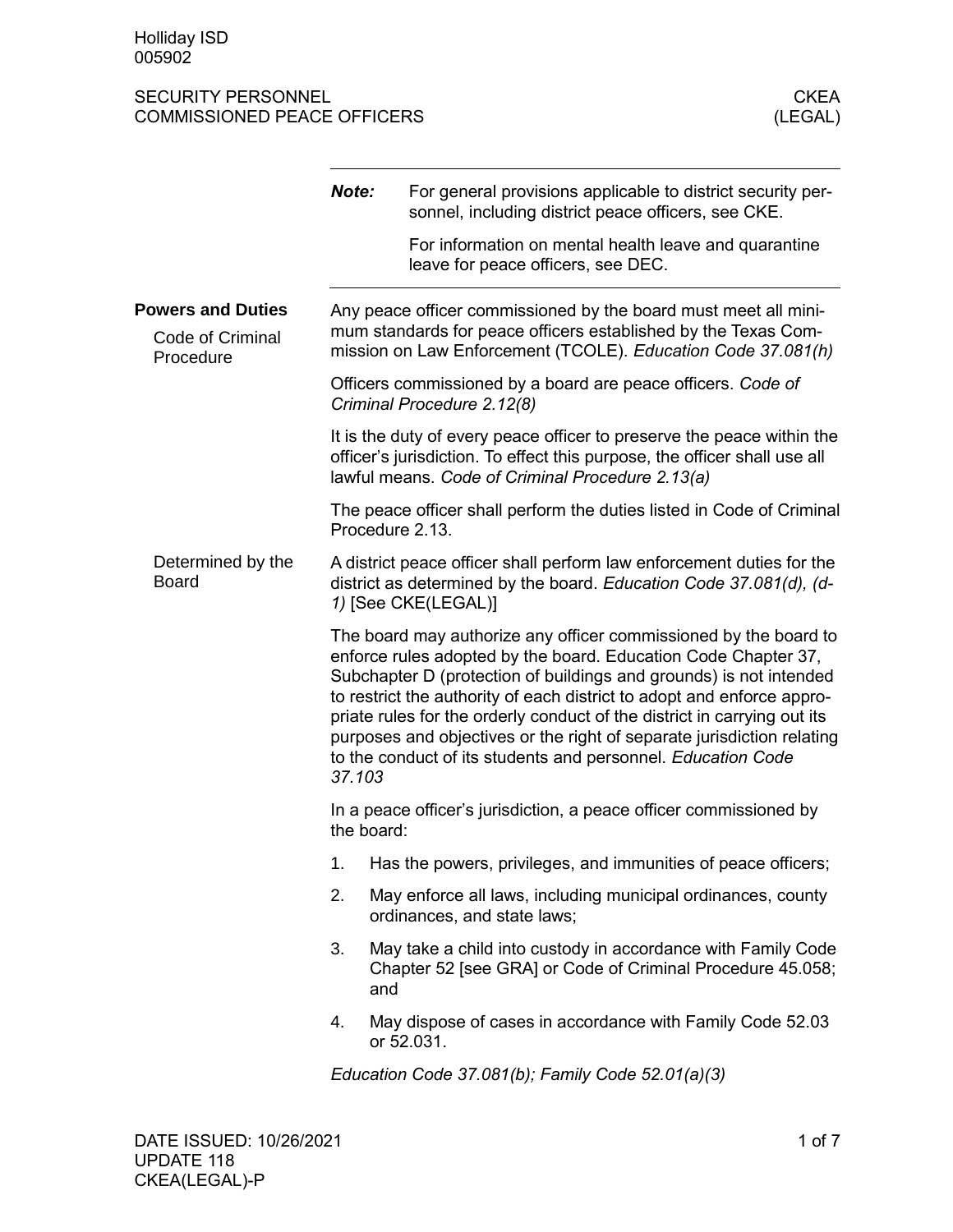|                                                            |                                                                                                                                                                                                  |    | The board shall determine the scope of the on-duty and off-duty<br>law enforcement activities of district peace officers. A district must<br>authorize in writing any off-duty law enforcement activities per-<br>formed by a district peace officer.                                                                                                                                                                         |  |
|------------------------------------------------------------|--------------------------------------------------------------------------------------------------------------------------------------------------------------------------------------------------|----|-------------------------------------------------------------------------------------------------------------------------------------------------------------------------------------------------------------------------------------------------------------------------------------------------------------------------------------------------------------------------------------------------------------------------------|--|
|                                                            |                                                                                                                                                                                                  |    | A district peace officer may provide assistance to another law en-<br>forcement agency. A district may contract with a political subdivi-<br>sion for the jurisdiction of a district peace officer to include all terri-<br>tory in the jurisdiction of the political subdivision.                                                                                                                                            |  |
|                                                            |                                                                                                                                                                                                  |    | Education Code 37.081(c), (e)                                                                                                                                                                                                                                                                                                                                                                                                 |  |
| <b>Chief of Police</b>                                     |                                                                                                                                                                                                  |    | The chief of police of a district police department shall be account-<br>able to the superintendent and shall report to the superintendent.<br>District police officers shall be supervised by the district chief of po-<br>lice or the chief's designee and shall be licensed by TCOLE. Edu-<br>cation Code 37.081(f)                                                                                                        |  |
| <b>Oath and Bond</b>                                       |                                                                                                                                                                                                  |    | A peace officer assigned to duty and commissioned by a board<br>shall take and file the oath required of peace officers and shall exe-<br>cute and file a bond in the sum of \$1,000, payable to the board,<br>with two or more sureties, conditioned that the peace officer will<br>fairly, impartially, and faithfully perform all the duties that may be<br>required of the peace officer by law. Education Code 37.081(h) |  |
| Preemployment<br><b>Procedures and</b><br><b>Reporting</b> | Before a law enforcement agency may hire a person licensed un-<br>der Occupations Code 1701 (law enforcement officers), the agency<br>must, on a form and in the manner prescribed by the TCOLE: |    |                                                                                                                                                                                                                                                                                                                                                                                                                               |  |
| <b>Requirements</b>                                        | 1.                                                                                                                                                                                               |    | Obtain the person's written consent for the agency to review<br>the information required to be reviewed under Occupations<br>Code 1701.451;                                                                                                                                                                                                                                                                                   |  |
|                                                            | 2.                                                                                                                                                                                               |    | Request from TCOLE and any other applicable person infor-<br>mation required to be reviewed under Occupations Code<br>1701.451; and                                                                                                                                                                                                                                                                                           |  |
|                                                            | 3.                                                                                                                                                                                               |    | Submit to TCOLE confirmation that the agency, to the best of<br>the agency's ability before hiring the person:                                                                                                                                                                                                                                                                                                                |  |
|                                                            |                                                                                                                                                                                                  | a. | Contacted each entity or individual necessary to obtain<br>the information required to be reviewed under Occupa-<br>tions Code 1701.451; and                                                                                                                                                                                                                                                                                  |  |
|                                                            |                                                                                                                                                                                                  | b. | Except as provided below, obtained and reviewed as re-<br>lated to the person, as applicable, the information listed<br>in Occupations Code $1701.451(a)(3)(B)$ .                                                                                                                                                                                                                                                             |  |
| <b>Confirmation Form</b>                                   |                                                                                                                                                                                                  |    | The head of a law enforcement agency or the agency head's de-<br>signee shall review and sign each confirmation form required under<br>Occupations Code 1701.451 before submission to TCOLE. The                                                                                                                                                                                                                              |  |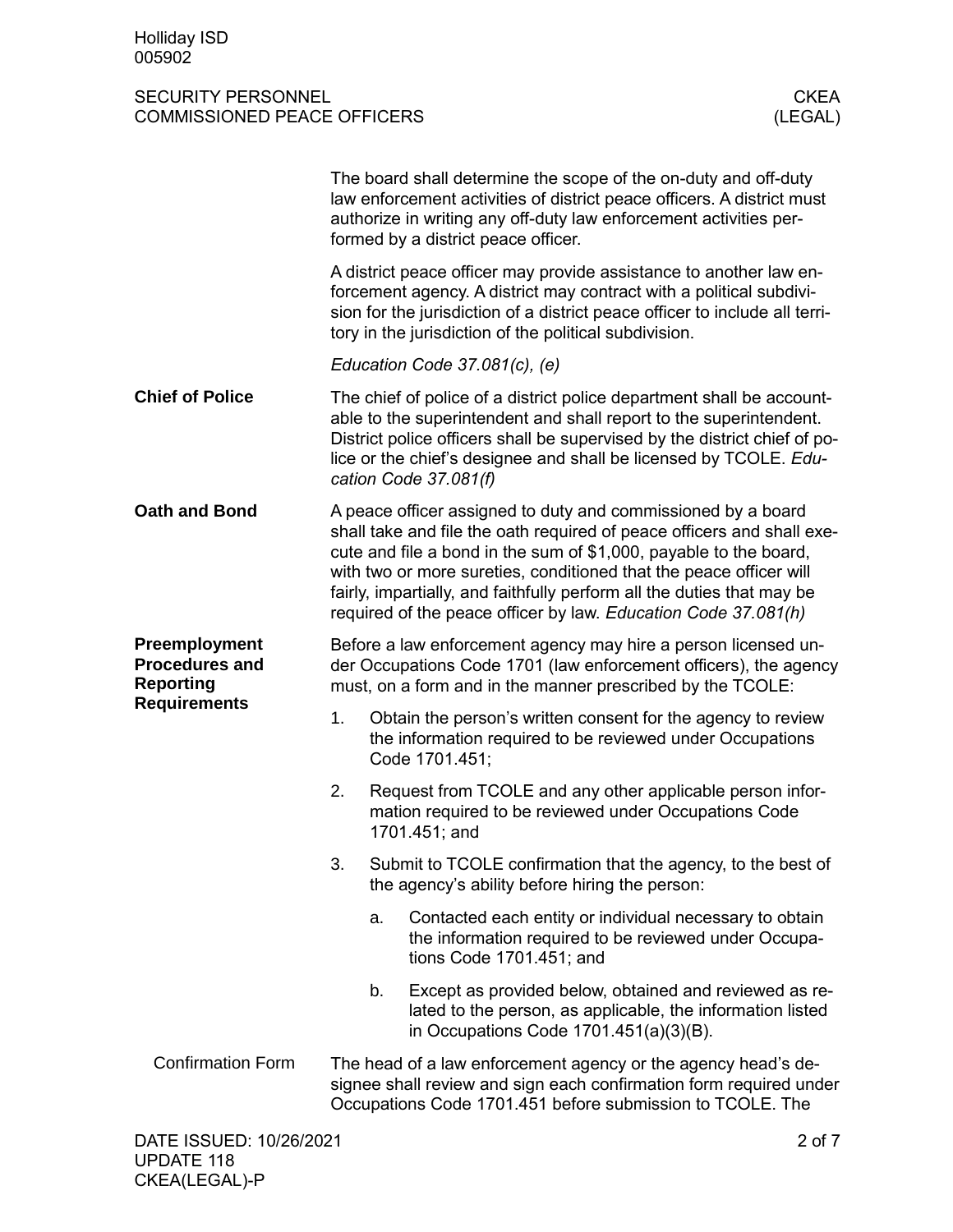|                                              | failure of an agency head or the agency head's designee to comply<br>with this subsection constitutes grounds for suspension of the<br>agency head's license under Occupations Code 1701.501.                                                                                                                                                                                  |  |  |  |
|----------------------------------------------|--------------------------------------------------------------------------------------------------------------------------------------------------------------------------------------------------------------------------------------------------------------------------------------------------------------------------------------------------------------------------------|--|--|--|
|                                              | The confirmation form submitted to TCOLE is not confidential and<br>is subject to disclosure under Government Code Chapter 552.                                                                                                                                                                                                                                                |  |  |  |
| Exception                                    | If an entity or individual contacted for information required to be re-<br>viewed under Occupations Code 1701.451 refused to provide the<br>information or did not respond to the request for information, the<br>confirmation submitted to TCOLE must document the manner of<br>the request and the refusal or lack of response.                                              |  |  |  |
| Duty to Provide<br>Information               | If a law enforcement agency receives from a law enforcement<br>agency a request for information under Occupations Code<br>1701.451 and the person's consent on the forms and in the man-<br>ner prescribed by TCOLE, the agency shall provide the information<br>to the requesting agency.                                                                                     |  |  |  |
|                                              | Occupations Code 1701.451                                                                                                                                                                                                                                                                                                                                                      |  |  |  |
| <b>Separation Report</b>                     | When a person licensed by TCOLE separates from an agency, the<br>agency shall, within 7 business days:                                                                                                                                                                                                                                                                         |  |  |  |
|                                              | 1.<br>Submit a separation report (Form F5) to TCOLE; and                                                                                                                                                                                                                                                                                                                       |  |  |  |
|                                              | 2.<br>Provide a copy to the licensee in a manner prescribed by Oc-<br>cupations Code 1701.452 (Employment Termination Report).                                                                                                                                                                                                                                                 |  |  |  |
|                                              | 37 TAC 217.7(b)                                                                                                                                                                                                                                                                                                                                                                |  |  |  |
|                                              | An agency must retain records kept under 37 Administrative Code<br>217.7 while the person is appointed and for a minimum of five<br>years after the licensee's separation date with that agency. The<br>records must be maintained under the control of the agency head<br>or designee in a format readily accessible to TCOLE. 37 TAC<br>217.7(d)                             |  |  |  |
| <b>Memorandum of</b><br><b>Understanding</b> | A district police department and the law enforcement agencies with<br>which it has overlapping jurisdiction shall enter into a memorandum<br>of understanding that outlines reasonable communication and co-<br>ordination efforts between the department and the agencies. Edu-<br>cation Code $37.081(q)$                                                                    |  |  |  |
| Use of Force/Duty to<br><b>Render Aid</b>    | Not later than the 180th day after the date TCOLE provides the<br>model policies described by Occupations Code 1701.269(b), each<br>law enforcement agency in this state shall adopt a policy on the<br>topics described by that subsection. A law enforcement agency<br>may adopt the model policies developed by TCOLE under that sub-<br>section. Occupations Code 1701.270 |  |  |  |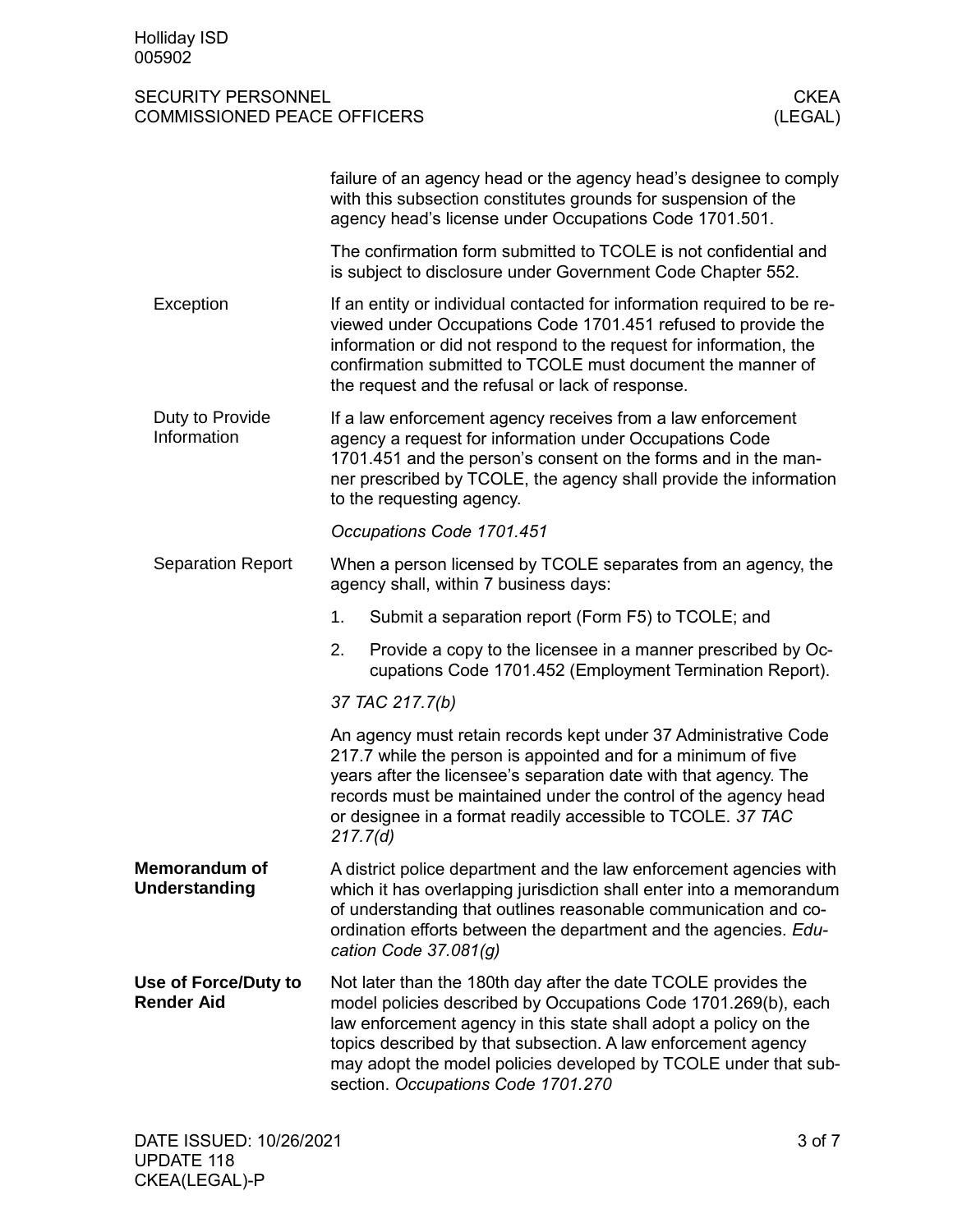#### SECURITY PERSONNEL COMMISSIONED PEACE OFFICERS AND THE COMMISSIONED PEACE OFFICERS AND THE COMMISSIONED PEACE OFFICERS COMMISSIONED PEACE OFFICERS

| <b>Drones</b>              | "Drone" means an unmanned aircraft, watercraft, or ground vehicle<br>or a robotic device that:                                                                                                                                                                                                                              |                                                                                                                                                                                                                                                                                 |  |
|----------------------------|-----------------------------------------------------------------------------------------------------------------------------------------------------------------------------------------------------------------------------------------------------------------------------------------------------------------------------|---------------------------------------------------------------------------------------------------------------------------------------------------------------------------------------------------------------------------------------------------------------------------------|--|
|                            | 1.                                                                                                                                                                                                                                                                                                                          | Is controlled remotely by a human operator; or                                                                                                                                                                                                                                  |  |
|                            | 2.                                                                                                                                                                                                                                                                                                                          | Operates autonomously through computer software or other<br>programming.                                                                                                                                                                                                        |  |
|                            |                                                                                                                                                                                                                                                                                                                             | Each law enforcement agency that uses or intends to use a drone<br>for law enforcement purposes shall:                                                                                                                                                                          |  |
|                            | 1.                                                                                                                                                                                                                                                                                                                          | Adopt a written policy regarding the agency's use of force by<br>means of a drone, before the agency first uses a drone, and<br>update the policy as necessary; and                                                                                                             |  |
|                            | 2.                                                                                                                                                                                                                                                                                                                          | Not later than January 1 of each even-numbered year, submit<br>the policy to TCOLE in the manner prescribed by TCOLE.                                                                                                                                                           |  |
|                            |                                                                                                                                                                                                                                                                                                                             | Code of Criminal Procedure 2.33                                                                                                                                                                                                                                                 |  |
|                            | GKA.]                                                                                                                                                                                                                                                                                                                       | [For additional information on unmanned aircraft systems, see                                                                                                                                                                                                                   |  |
| <b>Body-Worn Cameras</b>   | A law enforcement agency that operates a body-worn camera pro-<br>gram shall adopt a policy for the use of body-worn cameras that<br>must ensure that a body-worn camera is activated only for a law<br>enforcement purpose and must include guidelines and provisions<br>required by Occupations Code 1701.655(b).         |                                                                                                                                                                                                                                                                                 |  |
|                            |                                                                                                                                                                                                                                                                                                                             | A policy may not require a peace officer to keep a body-worn cam-<br>era activated for the entire period of the officer's shift.                                                                                                                                                |  |
|                            | A policy must require a peace officer who is equipped with a body-<br>worn camera and actively participating in an investigation to keep<br>the camera activated for the entirety of the officer's active participa-<br>tion in the investigation unless the camera has been deactivated in<br>compliance with that policy. |                                                                                                                                                                                                                                                                                 |  |
|                            | Before a law enforcement agency may operate a body-worn cam-<br>era program, the agency must provide training to peace officers<br>who will wear the body-worn cameras and any other personnel<br>who will come into contact with video and audio data obtained from<br>the use of body-worn cameras.                       |                                                                                                                                                                                                                                                                                 |  |
|                            |                                                                                                                                                                                                                                                                                                                             | Occupations Code 1701.655, .656                                                                                                                                                                                                                                                 |  |
| <b>Motor Vehicle Stops</b> |                                                                                                                                                                                                                                                                                                                             | A peace officer who stops a motor vehicle for an alleged violation<br>of a law or ordinance shall report to the law enforcement agency<br>that employs the officer information relating to the stop, including<br>the information required by Code of Criminal Procedure 2.133. |  |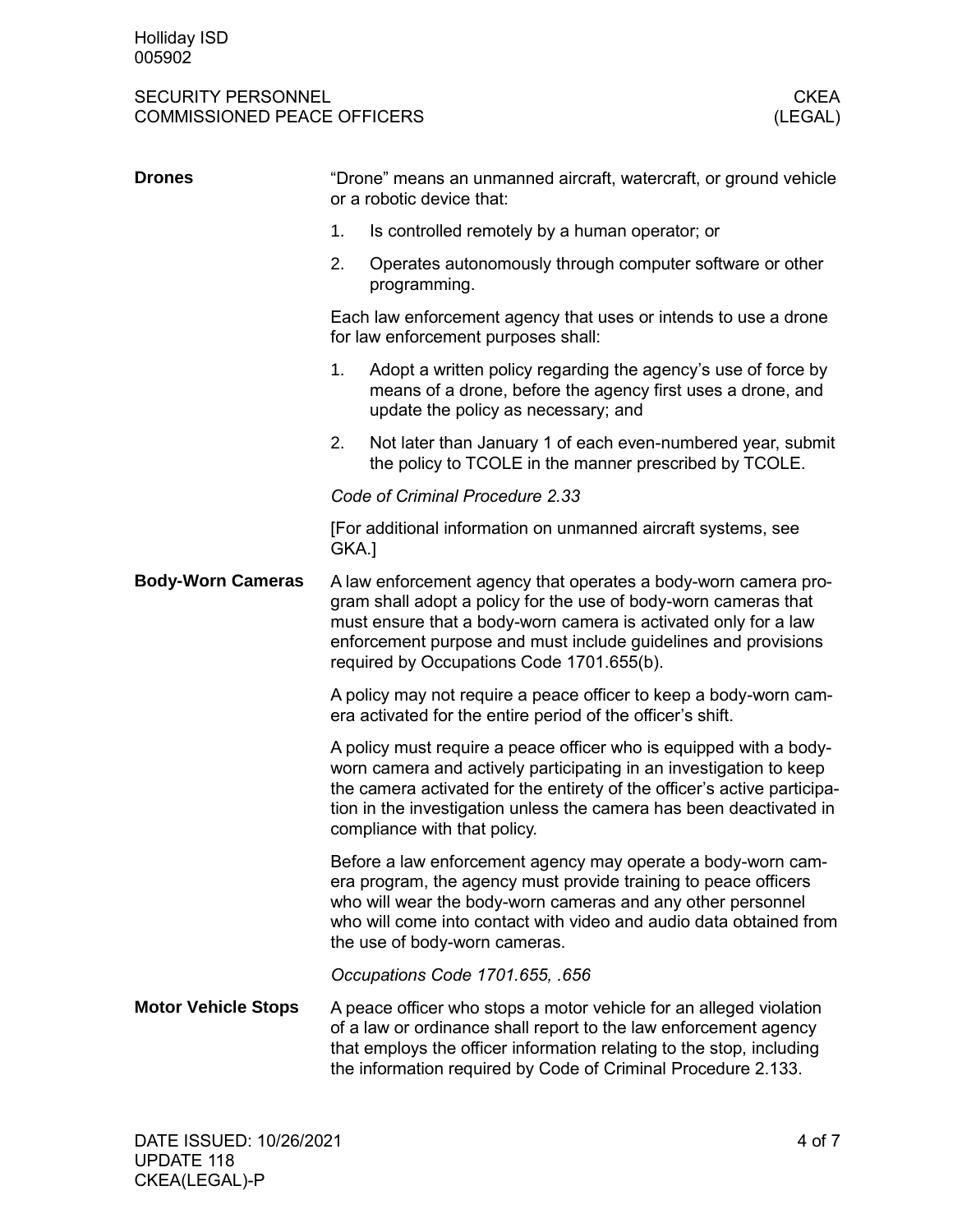|                                                                   |                                                                                                                                                                                                                                       | The chief administrator of a law enforcement agency is responsible<br>for auditing these reports to ensure that the race or ethnicity of the<br>person operating the motor vehicle is being reported.                                                                                                                                       |  |
|-------------------------------------------------------------------|---------------------------------------------------------------------------------------------------------------------------------------------------------------------------------------------------------------------------------------|---------------------------------------------------------------------------------------------------------------------------------------------------------------------------------------------------------------------------------------------------------------------------------------------------------------------------------------------|--|
|                                                                   | Code of Criminal Procedure 2.133                                                                                                                                                                                                      |                                                                                                                                                                                                                                                                                                                                             |  |
|                                                                   | 2.134                                                                                                                                                                                                                                 | A law enforcement agency shall compile and analyze the infor-<br>mation contained in each report received by the agency. Not later<br>than March 1 of each year, each law enforcement agency shall<br>submit a report containing the incident-based data compiled during<br>the previous calendar year to TCOLE. Code of Criminal Procedure |  |
| <b>Civil Penalty</b>                                              |                                                                                                                                                                                                                                       | If the chief administrator of a local law enforcement agency inten-<br>tionally fails to submit the incident-based data as required by Code<br>of Criminal Procedure 2.134, the department is liable to the state<br>for a civil penalty in an amount not to exceed \$5,000 for each viola-<br>tion. Code of Criminal Procedure 2.1385(a)   |  |
| <b>Racial Profiling</b>                                           |                                                                                                                                                                                                                                       | A peace officer may not engage in racial profiling. Code of Criminal<br>Procedure 2.131                                                                                                                                                                                                                                                     |  |
|                                                                   |                                                                                                                                                                                                                                       | Each law enforcement agency that employs peace officers who<br>make traffic stops in the routine performance of the officer's official<br>duties shall adopt a detailed written policy on racial profiling that<br>complies with Code of Criminal Procedure 2.132(b). Code of Crimi-<br>nal Procedure 2.132                                 |  |
| <b>Mental Health Crisis</b><br>or Substance Abuse<br><b>Issue</b> | A law enforcement agency shall make a good faith effort to divert a<br>person suffering a mental health crisis or suffering from the effects<br>of substance abuse to a proper treatment center in the agency's ju-<br>risdiction if: |                                                                                                                                                                                                                                                                                                                                             |  |
|                                                                   | 1.                                                                                                                                                                                                                                    | There is an available and appropriate treatment center in the<br>agency's jurisdiction to which the agency may divert the per-<br>son;                                                                                                                                                                                                      |  |
|                                                                   | 2.                                                                                                                                                                                                                                    | It is reasonable to divert the person;                                                                                                                                                                                                                                                                                                      |  |
|                                                                   | 3.                                                                                                                                                                                                                                    | The offense that the person is accused of is a misdemeanor,<br>other than a misdemeanor involving violence; and                                                                                                                                                                                                                             |  |
|                                                                   | 4.                                                                                                                                                                                                                                    | The mental health crisis or substance abuse issue is sus-<br>pected to be the reason the person committed the alleged of-<br>fense.                                                                                                                                                                                                         |  |
|                                                                   |                                                                                                                                                                                                                                       | This requirement does not apply to a person who is accused of<br>specified offenses involving intoxication.                                                                                                                                                                                                                                 |  |
|                                                                   | Code of Criminal Procedure 16.23                                                                                                                                                                                                      |                                                                                                                                                                                                                                                                                                                                             |  |
|                                                                   |                                                                                                                                                                                                                                       |                                                                                                                                                                                                                                                                                                                                             |  |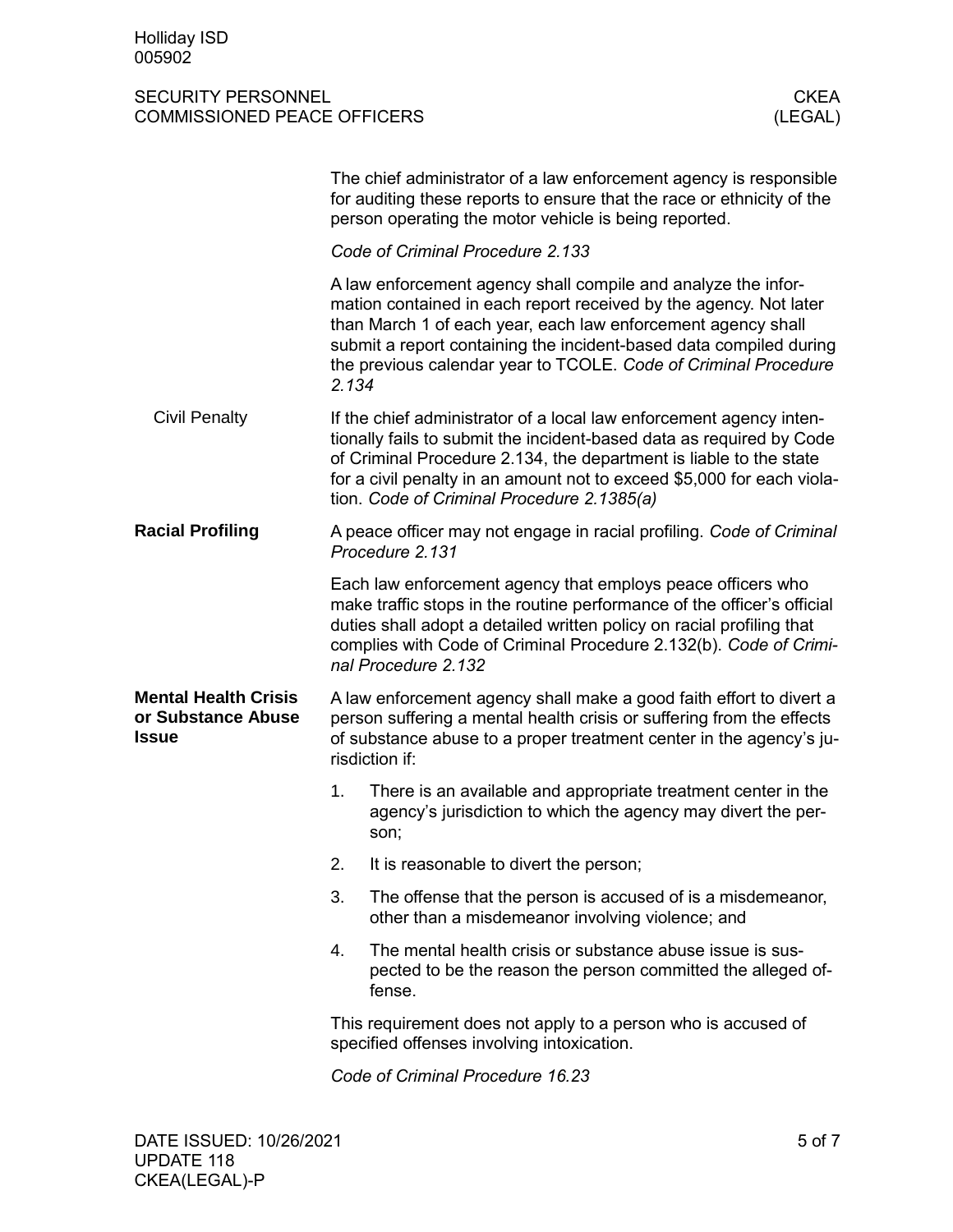| <b>Holliday ISD</b><br>005902                                                             |                                                                                                                                                                                                                                                                                                                                                                                                                                                                                                                                                                                                                                                                                                                                                                                                                                                                              |  |
|-------------------------------------------------------------------------------------------|------------------------------------------------------------------------------------------------------------------------------------------------------------------------------------------------------------------------------------------------------------------------------------------------------------------------------------------------------------------------------------------------------------------------------------------------------------------------------------------------------------------------------------------------------------------------------------------------------------------------------------------------------------------------------------------------------------------------------------------------------------------------------------------------------------------------------------------------------------------------------|--|
| <b>SECURITY PERSONNEL</b><br><b>CKEA</b><br><b>COMMISSIONED PEACE OFFICERS</b><br>(LEGAL) |                                                                                                                                                                                                                                                                                                                                                                                                                                                                                                                                                                                                                                                                                                                                                                                                                                                                              |  |
| <b>Administration of</b><br><b>Epinephrine</b>                                            | A law enforcement agency may acquire and possess epinephrine<br>auto-injectors and a peace officer may possess and administer an<br>epinephrine auto-injector in accordance with Occupations Code<br>Chapter 1701, Subchapter O. Occupations Code 1701.702(a) [See<br>FFAC regarding district maintenance and administration of epi-<br>nephrine auto-injectors.]                                                                                                                                                                                                                                                                                                                                                                                                                                                                                                            |  |
| Officer-Involved<br><b>Injury or Death</b>                                                | "Officer-involved injury or death" means an incident during which a<br>peace officer discharges a firearm causing injury or death to an-<br>other.                                                                                                                                                                                                                                                                                                                                                                                                                                                                                                                                                                                                                                                                                                                           |  |
|                                                                                           | Not later than the 30th day after the date of an officer-involved in-<br>jury or death, the law enforcement agency employing an officer in-<br>volved in the incident must complete and submit a written or elec-<br>tronic report to the office of the attorney general. The report must<br>include all information required by Code of Criminal Procedure<br>2.139(b).                                                                                                                                                                                                                                                                                                                                                                                                                                                                                                     |  |
|                                                                                           | Code of Criminal Procedure 2.139                                                                                                                                                                                                                                                                                                                                                                                                                                                                                                                                                                                                                                                                                                                                                                                                                                             |  |
|                                                                                           | Not later than the 30th day after the date of the occurrence of an<br>incident in which, while a peace officer is performing an official<br>duty, a person who is not a peace officer discharges a firearm and<br>causes injury or death to the officer, the law enforcement agency<br>employing the injured or deceased officer at the time of the incident<br>must complete and submit a written or electronic report to the office<br>of the attorney general. The report must include all information re-<br>quired by Code of Criminal Procedure 2.1395(a). Code of Criminal<br>Procedure 2.1395(b)                                                                                                                                                                                                                                                                     |  |
| <b>Failure to Report</b>                                                                  | A law enforcement agency that fails to submit the required report<br>on or before the seventh day after the date the agency received<br>notice of failure to report from the office of the attorney general, is<br>liable for a civil penalty in the amount of \$1,000 for each day after<br>the seventh day that the agency fails to submit the report. Begin-<br>ning on the day after the date of receiving notice of failure to report,<br>a law enforcement agency that, in the five-year period preceding<br>the date the agency received the notice, has been liable for a civil<br>penalty is liable for a civil penalty for each day the agency fails to<br>submit the required report in the amount of \$10,000 for the first day<br>and \$1,000 for each additional day that the agency fails to submit<br>the report. Code of Criminal Procedure 2.13951(b), (c) |  |
| <b>Complaints Against</b><br><b>Peace Officers</b>                                        | To be considered by the head of the district's police department, a<br>complaint against a district peace officer must be in writing and<br>signed by the person making the complaint. A copy of the com-<br>plaint shall be given to the officer within a reasonable time after it is<br>filed. Disciplinary action may not be taken against the officer unless<br>a copy of the signed complaint is given to the officer. The officer                                                                                                                                                                                                                                                                                                                                                                                                                                      |  |